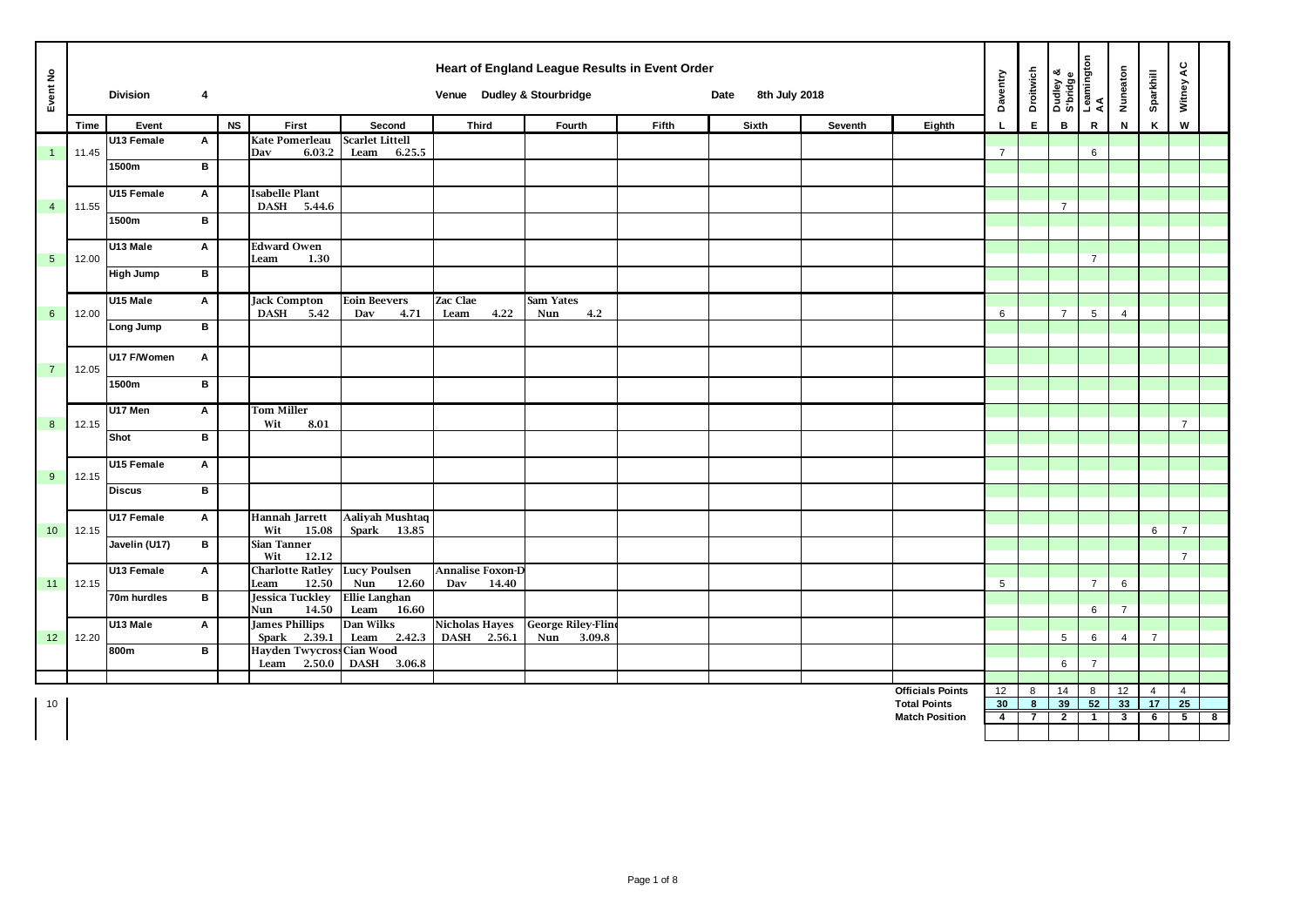| Event No |       | <b>Division</b>    | 4            |                                                |                                                   | Venue Dudley & Stourbridge              |                                       | Heart of England League Results in Event Order | 8th July 2018<br>Date |         |                       | Daventry       | <b>Droitwich</b> | Dudley &<br>S'bridge<br>Leamington<br>AA |                | Nuneaton        | Sparkhill | Witney AC      |                         |
|----------|-------|--------------------|--------------|------------------------------------------------|---------------------------------------------------|-----------------------------------------|---------------------------------------|------------------------------------------------|-----------------------|---------|-----------------------|----------------|------------------|------------------------------------------|----------------|-----------------|-----------|----------------|-------------------------|
|          | Time  | Event              |              | First                                          | Second                                            | <b>Third</b>                            | Fourth                                | Fifth                                          | Sixth                 | Seventh | Eighth                | L              | E.               | $\mathbf B$                              | R              | ${\sf N}$       | K         | W              |                         |
| 13       | 12.30 | U15 Female         | Α            | Jessica Day<br>12.00<br>Nun                    | <b>Madelene Crowe Imogen George</b><br>DASH 12.80 | Leam<br>13.20                           |                                       |                                                |                       |         |                       |                |                  | $6\phantom{.0}$                          | 5              | $\overline{7}$  |           |                |                         |
|          |       | 75m hurdles        | B            | <b>Hannah Burton</b><br>12.50<br>Nun           |                                                   |                                         |                                       |                                                |                       |         |                       |                |                  |                                          |                | $\overline{7}$  |           |                |                         |
| 15       | 12.35 | U13 Male           | A            | <b>Freddie Fletcher</b><br><b>DASH</b><br>15.4 | <b>Jack Jones</b><br>Wit<br>15.8                  | <b>Tobias Wollaston</b><br>Leam<br>17.4 |                                       |                                                |                       |         |                       |                |                  | $\overline{7}$                           | 5              |                 |           | 6              |                         |
|          |       | 75m hurdles        | $\, {\bf B}$ |                                                |                                                   |                                         |                                       |                                                |                       |         |                       |                |                  |                                          |                |                 |           |                |                         |
| 16       | 12.40 | U15 Male           | Α            | <b>Robert Currie</b><br>2.26.5<br>Nun          | <b>Zak Beswick</b><br>Dav<br>3.05.7               | <b>Praveer Phull</b><br>Spark 3.06.9    |                                       |                                                |                       |         |                       | 6              |                  |                                          |                | $\overline{7}$  | 5         |                |                         |
|          |       | 800m               | B            | Sam Yates<br>2.27.9<br>Nun                     |                                                   |                                         |                                       |                                                |                       |         |                       |                |                  |                                          |                | $\overline{7}$  |           |                |                         |
| 17       | 12.55 | U15 Female         | Α            | <b>Madelene Crowe</b><br><b>DASH</b><br>1.35   |                                                   |                                         |                                       |                                                |                       |         |                       |                |                  | $\overline{7}$                           |                |                 |           |                |                         |
|          |       | <b>High Jump</b>   | B            |                                                |                                                   |                                         |                                       |                                                |                       |         |                       |                |                  |                                          |                |                 |           |                |                         |
| 18       | 12.50 | U17 Men            | A            | <b>Tom Slater</b><br><b>DASH</b><br>2.16.5     |                                                   |                                         |                                       |                                                |                       |         |                       |                |                  | $\overline{7}$                           |                |                 |           |                |                         |
|          |       | 800m               | $\, {\bf B}$ | <b>Harry Walters</b><br>2.21.4<br><b>DASH</b>  |                                                   |                                         |                                       |                                                |                       |         |                       |                |                  | $\overline{7}$                           |                |                 |           |                |                         |
| 19       | 1.00  | <b>U17 Female</b>  | Α            | <b>Hannah Jarrett</b><br>20.3<br>Wit           |                                                   |                                         |                                       |                                                |                       |         |                       |                |                  |                                          |                |                 |           | $\overline{7}$ |                         |
|          |       | 80m hurdles (U17 B |              |                                                |                                                   |                                         |                                       |                                                |                       |         |                       |                |                  |                                          |                |                 |           |                |                         |
| 20       | 1.05  | U15 Male           | Α            | <b>William Currie</b><br>17.90<br>Nun          |                                                   |                                         |                                       |                                                |                       |         |                       |                |                  |                                          |                | $\overline{7}$  |           |                |                         |
|          |       | 80m hurdles        | B            |                                                |                                                   |                                         |                                       |                                                |                       |         |                       |                |                  |                                          |                |                 |           |                |                         |
|          |       | U15 Female         | Α            | Jessica Day                                    | Alina Quinnard                                    | <b>Jessica</b> Chander                  | <b>Maisie Henman</b>                  | <b>Isobel Jones</b>                            | <b>Hanah Ceric</b>    |         |                       |                |                  |                                          |                | $\overline{7}$  |           |                |                         |
| 21       | 1.00  | Long Jump          | $\, {\bf B}$ | 4.53<br>Nun<br><b>Hannah Burton</b>            | <b>DASH</b><br>4.29<br><b>Lily Sherwood</b>       | Leam<br>4.27<br>Alex Spurway            | Wit<br>3.84<br><b>Charlotte Plant</b> | 3.69<br>Droit                                  | <b>Spark</b><br>2.53  |         |                       |                | 3                | 6                                        | 5              | $\overline{7}$  | 2         | $\overline{4}$ |                         |
|          |       | U15 Male           | A            | 4.25<br>Nun<br><b>Gabriel Ball</b>             | Wit<br>3.78<br><b>Jay Higgins</b>                 | Leam<br>3.58<br><b>Stephen Bates</b>    | Droit<br>3.13<br><b>Felix Green</b>   |                                                |                       |         |                       |                | 4                |                                          | 5              |                 |           | 6              |                         |
| 22       | 1.00  | Shot               | B            | 12.25<br>Leam<br>Oran Nolan                    | <b>DASH</b><br>10.97                              | 10.29<br>Nun                            | Wit<br>7.19                           |                                                |                       |         |                       |                |                  | 6                                        | $\overline{7}$ | $5\overline{)}$ |           | $\overline{4}$ |                         |
|          |       | U17 Men            | A            | 5.84<br>Nun                                    |                                                   |                                         |                                       |                                                |                       |         |                       |                |                  |                                          |                | $\overline{7}$  |           |                |                         |
| 23       | 1.00  | <b>Discus</b>      | в            |                                                |                                                   |                                         |                                       |                                                |                       |         |                       |                |                  |                                          |                |                 |           |                |                         |
|          |       |                    |              |                                                |                                                   |                                         |                                       |                                                |                       |         |                       |                |                  |                                          |                |                 |           |                |                         |
| 10       |       |                    |              |                                                |                                                   |                                         |                                       |                                                |                       |         | <b>Total Points</b>   | 36             | 15               | 85                                       | 79             | 94              | 24        | 52             |                         |
|          |       |                    |              |                                                |                                                   |                                         |                                       |                                                |                       |         | <b>Match Position</b> | 5 <sup>5</sup> | $\overline{7}$   | $\overline{2}$                           | 3              | $\mathbf{1}$    | 6         | $\overline{4}$ | $\overline{\mathbf{8}}$ |
|          |       |                    |              |                                                |                                                   |                                         |                                       |                                                |                       |         |                       |                |                  |                                          |                |                 |           |                |                         |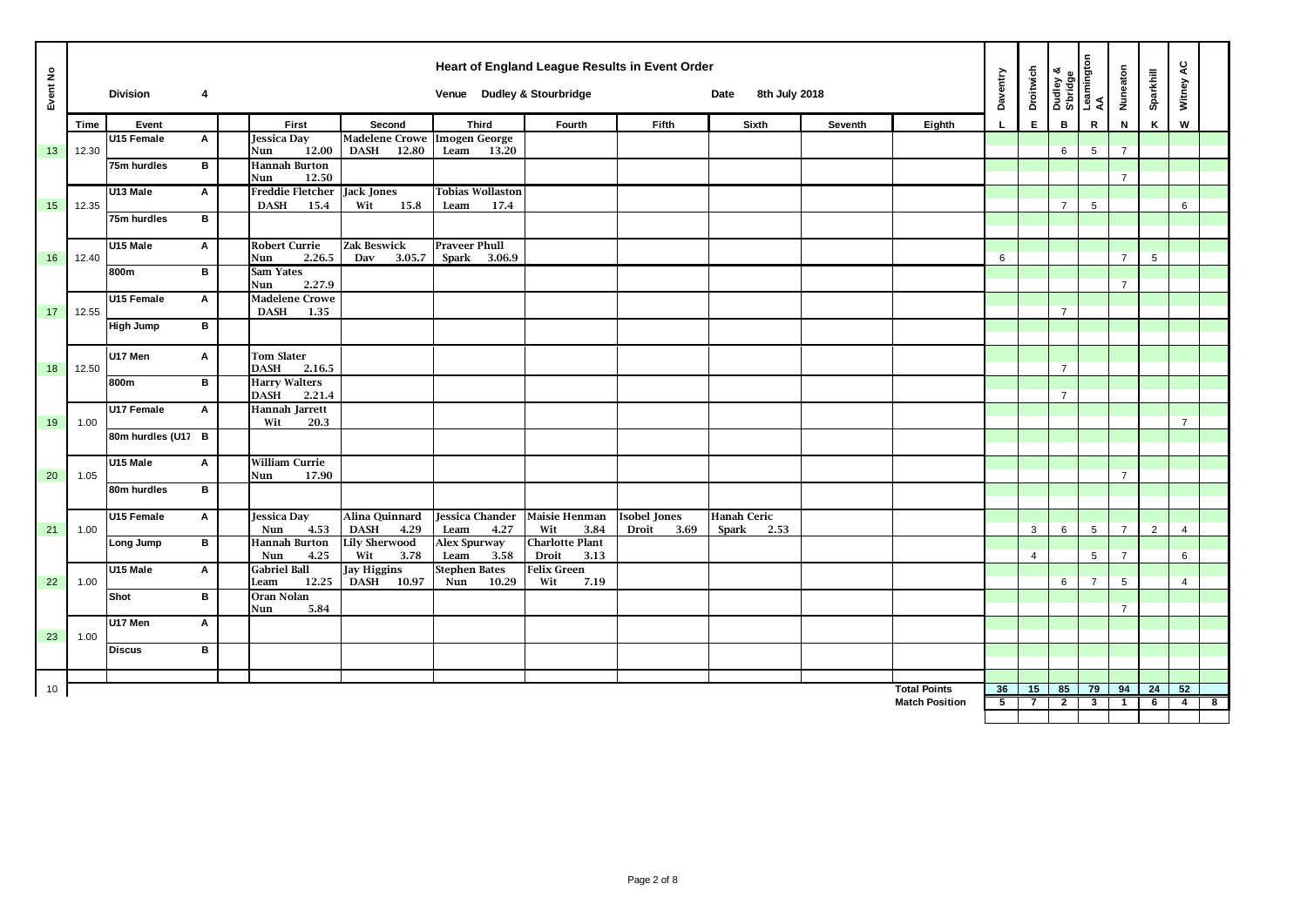| Event No |      | <b>Division</b>  | 4 |           |                                                    |                                                         | Heart of England League Results in Event Order<br>Venue Dudley & Stourbridge |                                          |                                        | 8th July 2018<br>Date                 |         |                         | Daventry       | <b>Droitwich</b> | Dudley &<br>S'bridge | Leamington<br>AA | Nuneaton       | Sparkhill      | Witney AC            |   |
|----------|------|------------------|---|-----------|----------------------------------------------------|---------------------------------------------------------|------------------------------------------------------------------------------|------------------------------------------|----------------------------------------|---------------------------------------|---------|-------------------------|----------------|------------------|----------------------|------------------|----------------|----------------|----------------------|---|
|          | Time | Event            |   | <b>NS</b> | First                                              | Second                                                  | <b>Third</b>                                                                 | Fourth                                   | Fifth                                  | Sixth                                 | Seventh | Eighth                  |                | E.               | B                    | $\mathsf R$      | N              | K              | W                    |   |
| 24       | 1.00 | U13 Male         | Α |           | <b>Kian Avey</b><br>28.08<br><b>DASH</b>           | <b>Edward Owen</b><br>Leam<br>11.89                     | Jack Jones<br>10.08<br>Wit                                                   | <b>George Riley-Fline</b><br>8.60<br>Nun |                                        |                                       |         |                         |                |                  | $\overline{7}$       | 6                | $\overline{4}$ |                | 5                    |   |
|          |      | Javelin          | B |           |                                                    |                                                         |                                                                              |                                          |                                        |                                       |         |                         |                |                  |                      |                  |                |                |                      |   |
| 25       | 1.15 | U13 Female       | Α |           | Lola-May Smeulde Abigail George<br>2.42.0<br>Spark | Leam<br>2.45.3                                          | Martha Sherwood Abigail Wynne<br>Wit<br>2.51.3                               | Nun<br>3.04.7                            | <b>Millie Gearing</b><br>Dav<br>3.10.5 |                                       |         |                         | 3              |                  |                      | 6                | $\overline{4}$ | $\overline{7}$ | 5                    |   |
|          |      | 800m             | B |           | <b>Bethany Jones</b>                               | <b>Emma Bliwert</b>                                     | Suhani Dhami                                                                 |                                          |                                        |                                       |         |                         |                |                  |                      |                  |                |                |                      |   |
|          |      | U15 Female       | A |           | Wit<br>2.59.7<br>Lucie Budge                       | Leam<br>3.13.1<br><b>Lily Sherwood</b><br>2.42.1<br>Wit | Nun<br>4.05.6<br><b>Poppy Lister</b><br>Leam<br>2.58.9                       | <b>Alice Stewart</b><br>Spark 3.12.2     |                                        |                                       |         |                         |                |                  |                      | 6                | 5              |                | $\overline{7}$       |   |
| 26       | 1.25 | 800m             | B |           | 2.39.6<br>Nun<br>Josie Wighan                      |                                                         |                                                                              |                                          |                                        |                                       | 5       | $\overline{7}$          | $\overline{4}$ | 6                |                      |                  |                |                |                      |   |
|          |      | U17 Men          | A |           | 2.56.6<br>Leam                                     | 2.59.0<br>Nun                                           |                                                                              |                                          |                                        |                                       |         |                         |                |                  |                      | $\overline{7}$   | 6              |                |                      |   |
| 27       | 1.35 | 100m hurdles     | B |           |                                                    |                                                         |                                                                              |                                          |                                        |                                       |         |                         |                |                  |                      |                  |                |                |                      |   |
|          |      |                  |   |           |                                                    |                                                         |                                                                              |                                          |                                        |                                       |         |                         |                |                  |                      |                  |                |                |                      |   |
| 28       | 1.40 | U17 F/Women      | A |           | <b>Ruby Breakwell</b><br>2.41.8<br>Spark           | <b>Jasmine Priatoro</b><br>DASH 2.47.7                  |                                                                              |                                          |                                        |                                       |         |                         |                |                  | 6                    |                  |                | $\overline{7}$ |                      |   |
|          |      | 800m             | B |           | <b>Grace Stewart</b><br>3.09.6<br>Spark            |                                                         |                                                                              |                                          |                                        |                                       |         |                         |                |                  |                      |                  |                | $\overline{7}$ |                      |   |
| 31       | 1.40 | U13 Female       | A |           | Tabi Barber<br>1.27<br>Leam                        | Abigail Wynne<br>Nun<br>1.18                            | <b>Edie Herbert</b><br>Wit<br>1.1                                            | <b>Kate Pomerleau</b><br>1.05<br>Dav     |                                        |                                       |         |                         | $\overline{4}$ |                  |                      | $\overline{7}$   | 6              |                | 5                    |   |
|          |      | <b>High Jump</b> | в |           |                                                    |                                                         |                                                                              |                                          |                                        |                                       |         |                         |                |                  |                      |                  |                |                |                      |   |
|          |      | U17 Men          | A |           | <b>Harvey Brown</b>                                | Jamie Tranter                                           | <b>Alfie Sanderson</b>                                                       |                                          |                                        |                                       |         |                         |                |                  |                      |                  |                |                |                      |   |
| 32       | 1.30 | Long Jump        | в |           | 5.94<br>Leam<br><b>Richard Yates</b>               | <b>DASH</b><br>5.70                                     | Dav<br>5.54                                                                  |                                          |                                        |                                       |         |                         | 5              |                  | 6                    | $\overline{7}$   |                |                |                      |   |
|          |      | U13 Female       | Α |           | 4.73<br>Leam<br><b>Pheobe Crampton</b>             | Jessica Tuckley                                         | <b>Annalise Foxon-D Esther Slater</b>                                        |                                          | <b>Abigail George</b>                  | <b>Charlotte McInty</b>               |         |                         |                |                  |                      | $\overline{7}$   |                |                |                      |   |
| 35       | 2.10 |                  |   |           | <b>DASH</b><br>14.6                                | Nun<br>15.3                                             | Dav<br>15.6                                                                  | <b>Spark</b><br>15.8                     | Leam<br>16.5                           | Wit<br>18.4                           |         |                         | 5              |                  | $\overline{7}$       | 3                | 6              | $\overline{4}$ | $\overline{2}$       |   |
|          |      | 100m             | B |           | Tabi Barber<br>14.7<br>Leam                        | <b>Lucy Poulsen</b><br>Nun<br>15.2                      | <b>Kate Pomerleau</b><br>Dav<br>16.1                                         | <b>Elma Besic</b><br>16.6<br>Spark       | Rebecca McIntyr<br>Wit<br>18.2         |                                       |         |                         | 5              |                  |                      | $\overline{7}$   | 6              | $\overline{4}$ | 3                    |   |
| 36       | 2.15 | U15 Female       | Α |           | Erin Lomax<br>13.40<br><b>DASH</b>                 | Spark<br>14.10                                          | Savannah Maylor-Jessica Silverthor Hannah Burton<br>Leam<br>14.10            | Nun<br>14.60                             | Lizzie McIntyre<br>15.40<br>Wit        | <b>Isobel Jones</b><br>Droit<br>15.60 |         |                         |                | $\overline{2}$   | $\overline{7}$       | $5\overline{5}$  | $\overline{4}$ | 6              | 3                    |   |
|          |      | 100m             | B |           | Jessica Chander<br>14.50<br>Leam                   | <b>Katie Haynes</b><br><b>DASH</b><br>15.70             | <b>Hannah Ceric</b><br>Spark<br>16.80                                        |                                          |                                        |                                       |         |                         |                |                  | 6                    | $\overline{7}$   |                | 5              |                      |   |
| 37       | 1.50 | U17 Female       | Α |           | Sian Tanner<br>Wit<br>5.84                         | <b>Aaliyah Mushtaq</b><br>Spark<br>4.57                 |                                                                              |                                          |                                        |                                       |         |                         |                |                  |                      |                  |                | 6              | $\overline{7}$       |   |
|          |      | Shot (U17)       | в |           |                                                    |                                                         |                                                                              |                                          |                                        |                                       |         |                         |                |                  |                      |                  |                |                |                      |   |
|          |      |                  |   |           |                                                    |                                                         |                                                                              |                                          |                                        |                                       |         | <b>Officials Points</b> |                |                  |                      |                  |                | $\overline{4}$ |                      |   |
| 10       |      |                  |   |           |                                                    |                                                         |                                                                              |                                          |                                        |                                       |         | <b>Total Points</b>     | 12<br>70       | 8<br>25          | 14<br>138            | 8<br>160         | 12<br>154      | 78             | $\overline{4}$<br>99 |   |
|          |      |                  |   |           |                                                    |                                                         |                                                                              |                                          |                                        |                                       |         | <b>Match Position</b>   | 6              | $\overline{7}$   | $\mathbf{3}$         | $\mathbf{1}$     | $\overline{2}$ | 5              | $4 \mid$             | 8 |
|          |      |                  |   |           |                                                    |                                                         |                                                                              |                                          |                                        |                                       |         |                         |                |                  |                      |                  |                |                |                      |   |
|          |      |                  |   |           |                                                    |                                                         |                                                                              |                                          |                                        |                                       |         |                         |                |                  |                      |                  |                |                |                      |   |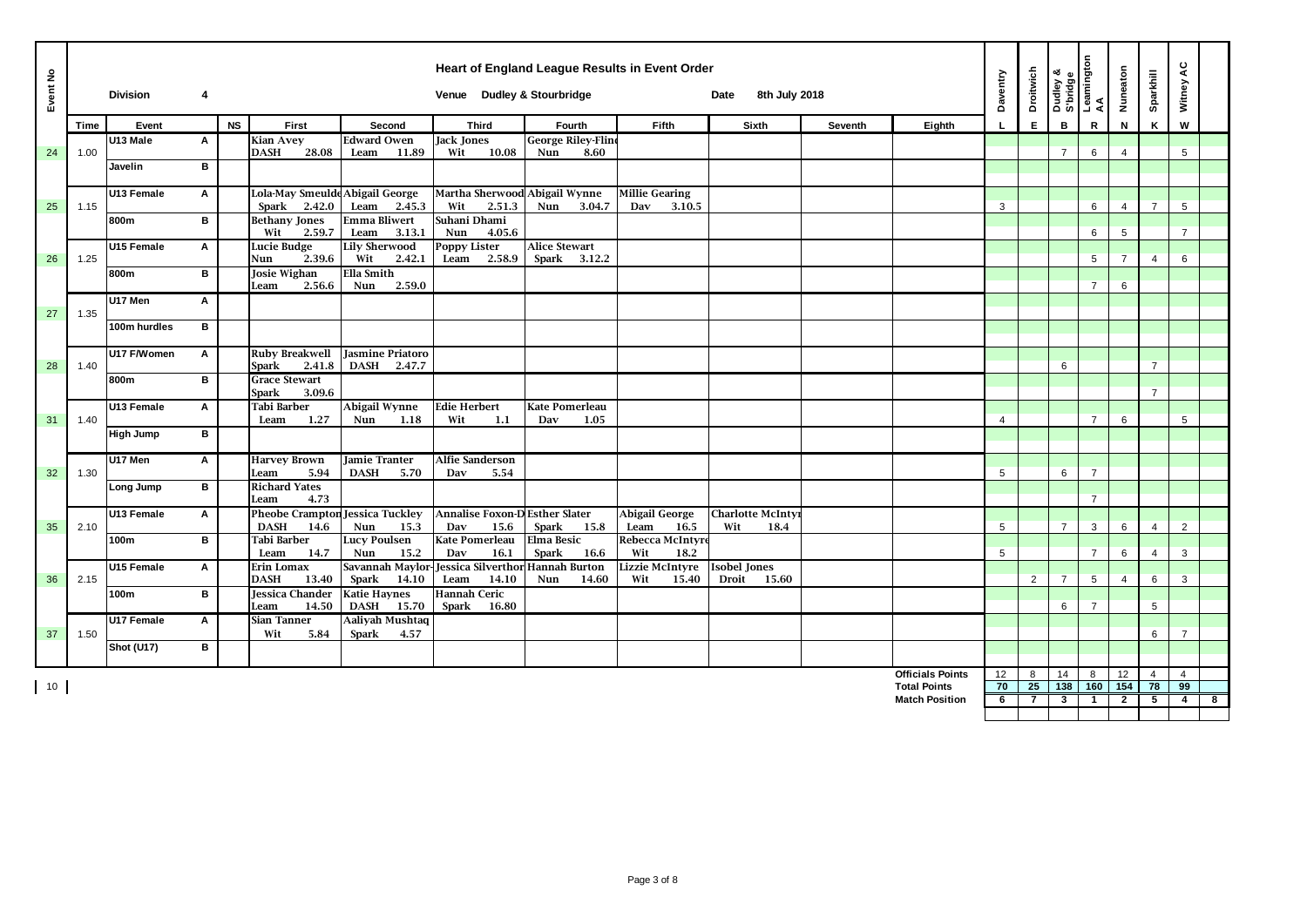| Event No |      | <b>Division</b>  | 4 |                                             |                                                       | Heart of England League Results in Event Order<br>Venue Dudley & Stourbridge |                              |                                              | 8th July 2018<br>Date     |                |                         | Daventry       | <b>Droitwich</b> | Dudley &<br>S'bridge<br>Leamington<br>AA |                | Nuneaton       | Sparkhill       | Witney AC       |   |
|----------|------|------------------|---|---------------------------------------------|-------------------------------------------------------|------------------------------------------------------------------------------|------------------------------|----------------------------------------------|---------------------------|----------------|-------------------------|----------------|------------------|------------------------------------------|----------------|----------------|-----------------|-----------------|---|
|          | Time | Event            |   | First                                       | Second                                                | <b>Third</b>                                                                 | Fourth                       | Fifth                                        | <b>Sixth</b>              | <b>Seventh</b> | Eighth                  |                | E.               | B                                        | R              | N              | K               | W               |   |
|          |      | U13 Female       | Α |                                             |                                                       |                                                                              |                              |                                              |                           |                |                         |                |                  |                                          |                |                |                 |                 |   |
| 38       | 1.50 | <b>Discus</b>    | B |                                             |                                                       |                                                                              |                              |                                              |                           |                |                         |                |                  |                                          |                |                |                 |                 |   |
|          |      |                  |   |                                             |                                                       |                                                                              |                              |                                              |                           |                |                         |                |                  |                                          |                |                |                 |                 |   |
|          |      | U15 Male         | Α | <b>Stephen Bates</b>                        | <b>Eoin Beevers</b>                                   | <b>Gabriel Ball</b>                                                          | <b>Jay Higgins</b>           | <b>Amos Slater</b>                           |                           |                |                         |                |                  |                                          |                |                |                 |                 |   |
| 39       | 1.50 |                  |   | 35.25<br>Nun                                | 29.65<br>Dav                                          | 29.47<br>Leam                                                                | <b>DASH</b><br>24.19         | <b>Spark</b><br>7.94                         |                           |                |                         | 6              |                  | $\overline{4}$                           | 5              | $\overline{7}$ | 3               |                 |   |
|          |      | Javelin          | B | William Currie<br>Nun<br>14.6               | Sam Littell<br>13.65<br>Leam                          |                                                                              |                              |                                              |                           |                |                         |                |                  |                                          | 6              | $\overline{7}$ |                 |                 |   |
|          |      | U17 F/Women      | A | <b>Emily Sanderson</b>                      | <b>Rachel Timothy</b>                                 | Aaliyah Sundi (U2                                                            |                              |                                              |                           |                |                         |                |                  |                                          |                |                |                 |                 |   |
| 40       | 2.20 |                  |   | 12.90<br>Dav                                | 13.70<br><b>DASH</b>                                  | Spark<br>15.20                                                               |                              |                                              |                           |                |                         | $\overline{7}$ |                  | 6                                        |                |                | $5\overline{)}$ |                 |   |
|          |      | 100m             | B | <b>Isobel Fisher</b>                        | <b>Grace Stewart</b>                                  |                                                                              |                              |                                              |                           |                |                         |                |                  |                                          |                |                |                 |                 |   |
|          |      | U13 Male         | A | <b>DASH</b><br>14.10<br>Oscar Oweka         | Spark<br>15.60<br>Hayden Twycross Ezra Simpson        |                                                                              | <b>Travis Scrivens</b>       | <b>Freddie Fletcher</b>                      |                           |                |                         |                |                  | $\overline{7}$                           |                |                | 6               |                 |   |
| 41       | 2.25 |                  |   | Wit<br>14                                   | Leam<br>14.6                                          | Spark<br>14.7                                                                | Nun<br>14.7                  | <b>DASH</b><br>14.9                          |                           |                |                         |                |                  | 3                                        | 6              | $\overline{4}$ | 5               | $\overline{7}$  |   |
|          |      | 100m             | B | <b>James Phillips</b>                       | <b>Isaac Ball</b>                                     | Matthew Smith-Ta                                                             |                              |                                              |                           |                |                         |                |                  |                                          |                |                |                 |                 |   |
|          |      |                  |   | <b>Spark</b><br>14.6                        | 16.2<br>Leam                                          | <b>DASH</b><br>16.6                                                          |                              |                                              |                           |                |                         |                |                  | 5                                        | 6              |                | $\overline{7}$  |                 |   |
| 42       | 2.30 | U15 Male         | A | <b>Jack Compton</b><br><b>DASH</b><br>12.60 | <b>Eoin Beevers</b><br>Dav                            | <b>Harry Bull</b>                                                            | Sam Jephcote<br>Nun<br>13.10 | Felix Green<br>Wit                           | Zac Clae<br>Leam<br>14.10 |                |                         | 6              |                  | $\overline{7}$                           | 2              | $\overline{4}$ | 5               | 3               |   |
|          |      | 100m             | B | Oran Nolan                                  | 13.00<br>Dan Lee                                      | Spark<br>13.00<br>Sam Littell                                                | <b>Zak Beswick</b>           | 13.10                                        |                           |                |                         |                |                  |                                          |                |                |                 |                 |   |
|          |      |                  |   | 13.30<br>Nun                                | Wit<br>14.20                                          | Leam<br>16.00                                                                | Dav<br>16.90                 |                                              |                           |                |                         | $\overline{4}$ |                  |                                          | 5              | $\overline{7}$ |                 | 6               |   |
|          |      | U17 Men          | Α | <b>Oliver Law</b>                           | <b>Harvey Brown</b>                                   | Alfie Sanderson                                                              | Romaan Miah                  |                                              |                           |                |                         |                |                  |                                          |                |                |                 |                 |   |
| 43       | 2.35 |                  |   | <b>DASH</b><br>11.9                         | 11.9<br>Leam                                          | Dav<br>12                                                                    | Spark<br>12.7                |                                              |                           |                |                         | 5              |                  | $\overline{7}$                           | 6              |                | $\overline{4}$  |                 |   |
|          |      | 100m             | B | <b>Richard Yates</b><br>12.3<br>Leam        | <b>Tyler White</b><br><b>DASH</b><br>12.4             | <b>Josh Morgan</b><br>Spark<br>14.4                                          |                              |                                              |                           |                |                         |                |                  | 6                                        | $\overline{7}$ |                | 5               |                 |   |
|          |      | U15 Male         | Α | <b>Stephen Bates</b>                        | <b>Josh Cooney</b>                                    |                                                                              |                              |                                              |                           |                |                         |                |                  |                                          |                |                |                 |                 |   |
| 45       | 2.25 |                  |   | Nun<br>1.50                                 | 1.38<br>Dav                                           |                                                                              |                              |                                              |                           |                |                         | 6              |                  |                                          |                | $\overline{7}$ |                 |                 |   |
|          |      | <b>High Jump</b> | в |                                             |                                                       |                                                                              |                              |                                              |                           |                |                         |                |                  |                                          |                |                |                 |                 |   |
|          |      |                  |   |                                             |                                                       |                                                                              |                              |                                              |                           |                |                         |                |                  |                                          |                |                |                 |                 |   |
| 50       | 2.40 | U15 Female       | Α | Alex Spurway<br>44.5<br>Leam                | Madelene Crowe   Maisie Henman<br><b>DASH</b><br>47.9 | Wit<br>48.7                                                                  | Lucie Budge<br>50<br>Nun     | <b>Alice Stewart</b><br><b>Spark</b><br>54.4 |                           |                |                         |                |                  | 6                                        | $\overline{7}$ | $\overline{4}$ | 3               | 5               |   |
|          |      | 300m             | B | <b>Poppy Lister</b>                         | <b>Lizzie McIntyre</b>                                | <b>Katie Haynes</b>                                                          |                              |                                              |                           |                |                         |                |                  |                                          |                |                |                 |                 |   |
|          |      |                  |   | Leam<br>51.7                                | Wit<br>53.4                                           | <b>DASH</b><br>54.1                                                          |                              |                                              |                           |                |                         |                |                  | 5                                        | $\overline{7}$ |                |                 | 6               |   |
|          |      | U17 F/Women      | A | Heidi Tanyi                                 | <b>Emily Meyrick</b>                                  | <b>Charlotte Smeulde</b>                                                     |                              |                                              |                           |                |                         |                |                  | 6                                        |                | $\overline{7}$ |                 |                 |   |
| 51       | 2.45 | 300m             | B | 42.90<br>Nun<br><b>Ruby Breakwell</b>       | <b>DASH</b><br>44.80                                  | Spark<br>49.40                                                               |                              |                                              |                           |                |                         |                |                  |                                          |                |                | 5               |                 |   |
|          |      |                  |   | 49.90<br>Spark                              |                                                       |                                                                              |                              |                                              |                           |                |                         |                |                  |                                          |                |                | $\overline{7}$  |                 |   |
|          |      | U13 Male         | Α | <b>James Selley</b>                         | <b>Kian Avey</b>                                      | <b>William Bonner</b>                                                        | <b>Ezra Simpson</b>          |                                              |                           |                |                         |                |                  |                                          |                |                |                 |                 |   |
| 52       | 2.40 |                  |   | Leam<br>7.73                                | <b>DASH</b><br>6.69                                   | 4.55<br>Nun                                                                  | Spark<br>3.32                |                                              |                           |                |                         |                |                  | 6                                        | $\overline{7}$ | 5              | $\overline{4}$  |                 |   |
|          |      | Shot             | в | <b>Rhys Lees</b><br><b>DASH</b><br>4.75     | <b>Isaac Ball</b><br>3.89<br>Leam                     | <b>George Rliey-Fline</b><br>Nun<br>3.66                                     |                              |                                              |                           |                |                         |                |                  | $\overline{7}$                           | 6              | 5              |                 |                 |   |
|          |      |                  |   |                                             |                                                       |                                                                              |                              |                                              |                           |                | <b>Officials Points</b> | 12             | 8                | 14                                       | 8              | 12             | $\overline{4}$  | $\overline{4}$  |   |
| 10       |      |                  |   |                                             |                                                       |                                                                              |                              |                                              |                           |                | <b>Total Points</b>     | 116            | 33               | 227                                      | 238            | 223            | 141             | $\frac{1}{130}$ |   |
|          |      |                  |   |                                             |                                                       |                                                                              |                              |                                              |                           |                | <b>Match Position</b>   | 6              | $\overline{7}$   | $\overline{2}$                           | $\overline{1}$ | $\mathbf{3}$   | 4               | 5               | 8 |
|          |      |                  |   |                                             |                                                       |                                                                              |                              |                                              |                           |                |                         |                |                  |                                          |                |                |                 |                 |   |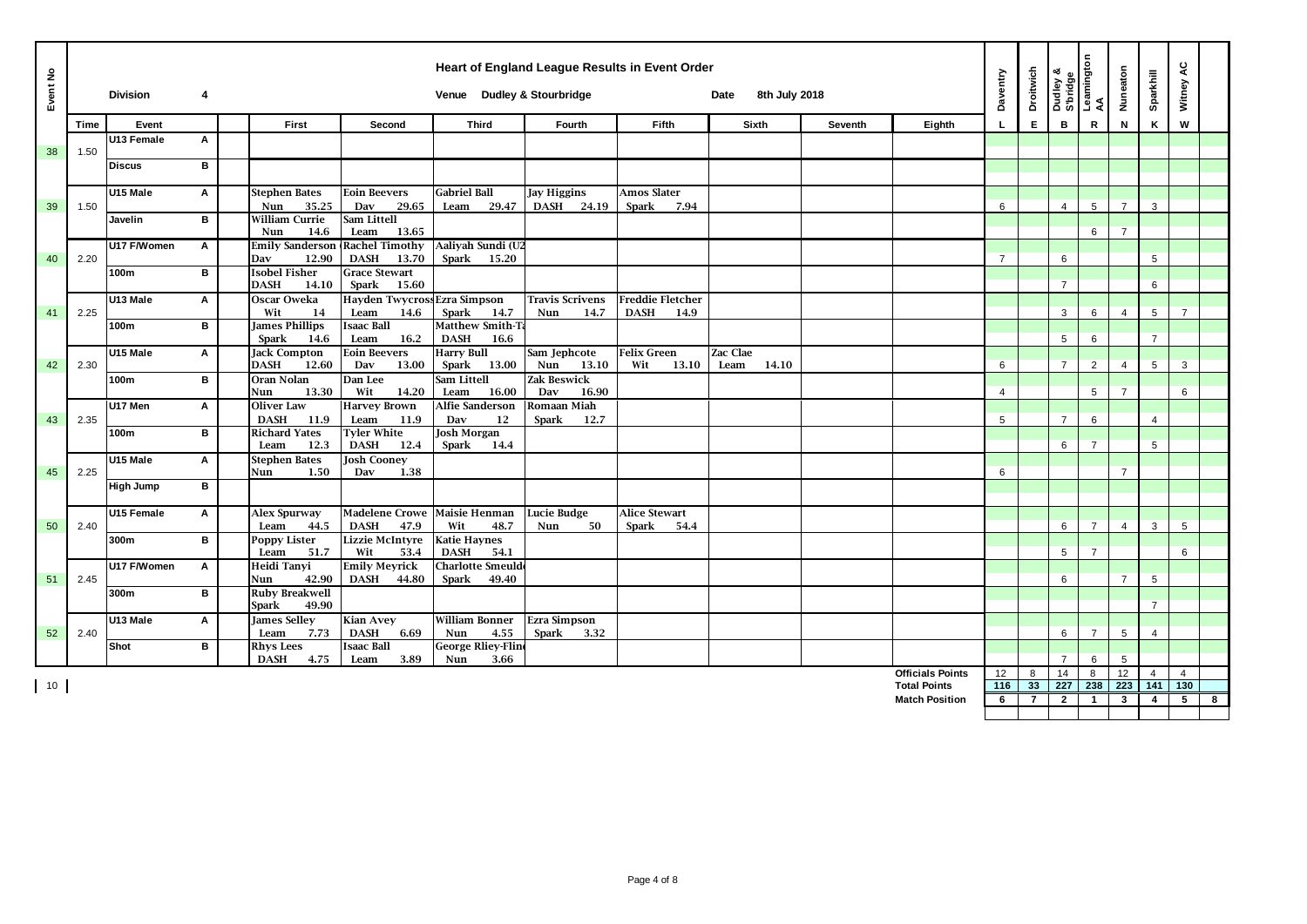| Event No           |      | <b>Division</b>  | 4 |           |                                                    |                                                         | Heart of England League Results in Event Order<br>Venue Dudley & Stourbridge |                                      |                                            | 8th July 2018<br>Date        |         |                         | Daventry  | <b>Droitwich</b> | Dudley &<br>S'bridge<br>Leamington<br>AA |                | Nuneaton       | Sparkhill             | Witney AC             |   |
|--------------------|------|------------------|---|-----------|----------------------------------------------------|---------------------------------------------------------|------------------------------------------------------------------------------|--------------------------------------|--------------------------------------------|------------------------------|---------|-------------------------|-----------|------------------|------------------------------------------|----------------|----------------|-----------------------|-----------------------|---|
|                    | Time | Event            |   | <b>NS</b> | First                                              | Second                                                  | <b>Third</b>                                                                 | Fourth                               | Fifth                                      | Sixth                        | Seventh | Eighth                  |           | E                | B                                        | R              | N              | K                     | W                     |   |
| 53                 | 2.40 | U17 Female       | Α |           |                                                    |                                                         |                                                                              |                                      |                                            |                              |         |                         |           |                  |                                          |                |                |                       |                       |   |
|                    |      | Discus (U17)     | в |           |                                                    |                                                         |                                                                              |                                      |                                            |                              |         |                         |           |                  |                                          |                |                |                       |                       |   |
|                    |      |                  |   |           |                                                    |                                                         |                                                                              |                                      |                                            |                              |         |                         |           |                  |                                          |                |                |                       |                       |   |
| 54                 | 2.40 | U15 Female       | Α |           | Alina Quinnard<br>DASH 18.36                       | <b>Lily Sherwood</b><br>Wit<br>14.4                     | <b>Charlotte Booth</b><br>Leam<br>14.22                                      | <b>Hannah Ceric</b><br>Spark 12.88   | Mia Sharkey<br>12.1<br>Nun                 |                              |         |                         |           |                  | $\overline{7}$                           | 5              | 3              | $\overline{4}$        | 6                     |   |
|                    |      | Javelin          | в |           | Zara Gibbs                                         | Alice Stewart                                           | <b>Josie Wighan</b>                                                          | <b>Lily Oravecz</b>                  |                                            |                              |         |                         |           |                  |                                          |                |                |                       |                       |   |
|                    |      |                  |   |           | 12.43<br><b>DASH</b>                               | Spark<br>10.39                                          | Leam<br>8.91                                                                 | Nun<br>8.69                          |                                            |                              |         |                         |           |                  | $\overline{7}$                           | 5              | 4              | 6                     |                       |   |
| 55                 | 2.55 | U15 Male         | A |           | <b>Robert Currie</b><br>42.80<br>Nun               | Dan Lee<br>Wit<br>45.80                                 | <b>Zac Clae</b><br>46.80<br>Leam                                             | <b>Ben Frost</b><br>53.10<br>Spark   | <b>Zak Beswick</b><br>59.60<br>Dav         |                              |         |                         | 3         |                  |                                          | 5              | $\overline{7}$ | $\overline{4}$        | 6                     |   |
|                    |      | 300m             | в |           | Sam Yates                                          |                                                         |                                                                              |                                      |                                            |                              |         |                         |           |                  |                                          |                |                |                       |                       |   |
|                    |      |                  |   |           | 45.20<br>Nun                                       |                                                         |                                                                              |                                      |                                            |                              |         |                         |           |                  |                                          |                | $\overline{7}$ |                       |                       |   |
| 56                 | 2.50 | U13 Female       | Α |           | <b>DASH</b><br>3.93                                | Pheobe Crampton Annalise Foxon-D Tabi Barber            | 3.61                                                                         | <b>Edie Herbert</b><br>Wit<br>3.54   | <b>Lucy Poulsen</b><br>Nun<br>3.52         | <b>Esther Slater</b><br>3.09 |         |                         | 6         |                  | $\overline{7}$                           | 5              | 3              | $\overline{2}$        | 4                     |   |
|                    |      | Long Jump        | в |           | <b>Bethany Jones</b>                               | 3.85<br>Dav<br><b>Emma Bliwert</b>                      | Leam<br><b>Millie Gearing</b>                                                | <b>Kiera Davies</b>                  |                                            | Spark                        |         |                         |           |                  |                                          |                |                |                       |                       |   |
|                    |      |                  |   |           | Wit<br>3.3                                         | Leam<br>3.13                                            | Dav<br>2.93                                                                  | <b>DASH</b><br>2.73                  |                                            |                              |         |                         | 5         |                  | 4                                        | 6              |                |                       | $\overline{7}$        |   |
| 57                 | 3.00 | U17 Men          | A |           | <b>Tom Slater</b><br><b>DASH</b><br>56.70          | <b>Tom Miller</b><br>Wit<br>60.20                       | <b>Josh Morgan</b><br>63.30<br>Spark                                         |                                      |                                            |                              |         |                         |           |                  | $\overline{7}$                           |                |                | 5                     | 6                     |   |
|                    |      | 400m             | B |           |                                                    |                                                         |                                                                              |                                      |                                            |                              |         |                         |           |                  |                                          |                |                |                       |                       |   |
|                    |      |                  |   |           |                                                    |                                                         |                                                                              |                                      |                                            |                              |         |                         |           |                  |                                          |                |                |                       |                       |   |
| 60                 | 3.10 | U17 F/Women      | A |           | Emma Sherwood Hannah Jarrett<br><b>DASH</b><br>1.6 | Wit<br>1.38                                             |                                                                              |                                      |                                            |                              |         |                         |           |                  | $\overline{7}$                           |                |                |                       | 6                     |   |
|                    |      | <b>High Jump</b> | в |           |                                                    |                                                         |                                                                              |                                      |                                            |                              |         |                         |           |                  |                                          |                |                |                       |                       |   |
|                    |      |                  |   |           |                                                    |                                                         |                                                                              |                                      |                                            |                              |         |                         |           |                  |                                          |                |                |                       |                       |   |
| 63                 | 3.35 | U13 Female       | Α |           | <b>Elise Mendoza</b><br>30.70<br>Leam              | <b>Lola-May Smeulde Bethany Jones</b><br>Spark<br>31.50 | Wit<br>33.50                                                                 | Abigail Wynne<br>35.40<br>Nun        | <b>Millie Gearing</b><br>Dav<br>38.20      |                              |         |                         | 3         |                  |                                          | $\overline{7}$ | $\overline{4}$ | 6                     | 5                     |   |
|                    |      | 200m             | в |           | <b>Jessica Tuckley</b>                             | <b>Ellie Langhan</b>                                    | <b>Elma Besic</b>                                                            | <b>Charlotte McInty:</b>             |                                            |                              |         |                         |           |                  |                                          |                |                |                       |                       |   |
|                    |      |                  |   |           | 31.80<br>Nun                                       | 36.10<br>Leam                                           | Spark<br>36.70                                                               | Wit<br>39.10                         |                                            |                              |         |                         |           |                  |                                          | 6              | $\overline{7}$ | 5                     | $\overline{4}$        |   |
| 64                 | 3.20 | U13 Male         | Α |           | Oscar Oweka<br>Wit<br>4.12                         | Nicholas Hayes<br><b>DASH</b><br>3.69                   | Dan Wilks<br>Leam<br>3.67                                                    | <b>William Bonner</b><br>3.38<br>Nun |                                            |                              |         |                         |           |                  | 6                                        | 5              | $\overline{4}$ |                       | $\overline{7}$        |   |
|                    |      | Long Jump        | в |           | Jack Jones                                         | <b>Travis Scrivins</b>                                  |                                                                              |                                      |                                            |                              |         |                         |           |                  |                                          |                |                |                       |                       |   |
|                    |      |                  |   |           | Wit<br>3.39                                        | 3.34<br>Nun                                             |                                                                              |                                      |                                            |                              |         |                         |           |                  |                                          |                | 6              |                       | $\overline{7}$        |   |
| 65                 | 3.30 | U13 Female       | Α |           | Natasha Bielecka<br>Nun<br>6.36                    | Abigail George<br>Leam<br>5.95                          | Martha Sherwood Esther Slater<br>Wit<br>5.83                                 | Spark<br>4.63                        | <b>Kiera Davies</b><br><b>DASH</b><br>4.52 |                              |         |                         |           |                  | 3                                        | 6              | $\overline{7}$ | $\overline{4}$        | 5                     |   |
|                    |      | Shot             | B |           | <b>Charlotte Ratley</b>                            | Rebecca McIntyre Suhani Dhami                           |                                                                              |                                      |                                            |                              |         |                         |           |                  |                                          |                |                |                       |                       |   |
|                    |      |                  |   |           | 5.61<br>Leam                                       | Wit<br>5.05                                             | Nun<br>4.93                                                                  |                                      |                                            |                              |         |                         |           |                  |                                          | $\overline{7}$ | 5              |                       | 6                     |   |
| 66                 | 3.30 | U15 Male         | A |           |                                                    |                                                         |                                                                              |                                      |                                            |                              |         |                         |           |                  |                                          |                |                |                       |                       |   |
|                    |      | <b>Discus</b>    | B |           |                                                    |                                                         |                                                                              |                                      |                                            |                              |         |                         |           |                  |                                          |                |                |                       |                       |   |
|                    |      |                  |   |           |                                                    |                                                         |                                                                              |                                      |                                            |                              |         | <b>Officials Points</b> |           |                  |                                          |                |                |                       |                       |   |
| $\vert$ 10 $\vert$ |      |                  |   |           |                                                    |                                                         |                                                                              |                                      |                                            |                              |         | <b>Total Points</b>     | 12<br>145 | 8<br>41          | 14<br>289                                | 8<br>303       | 12<br>292      | $\overline{4}$<br>181 | $\overline{4}$<br>203 |   |
|                    |      |                  |   |           |                                                    |                                                         |                                                                              |                                      |                                            |                              |         | <b>Match Position</b>   | 6         | $\overline{7}$   | $\mathbf{3}$                             | $\mathbf{1}$   | $\overline{2}$ | $5^{\circ}$           | $\overline{4}$        | 8 |
|                    |      |                  |   |           |                                                    |                                                         |                                                                              |                                      |                                            |                              |         |                         |           |                  |                                          |                |                |                       |                       |   |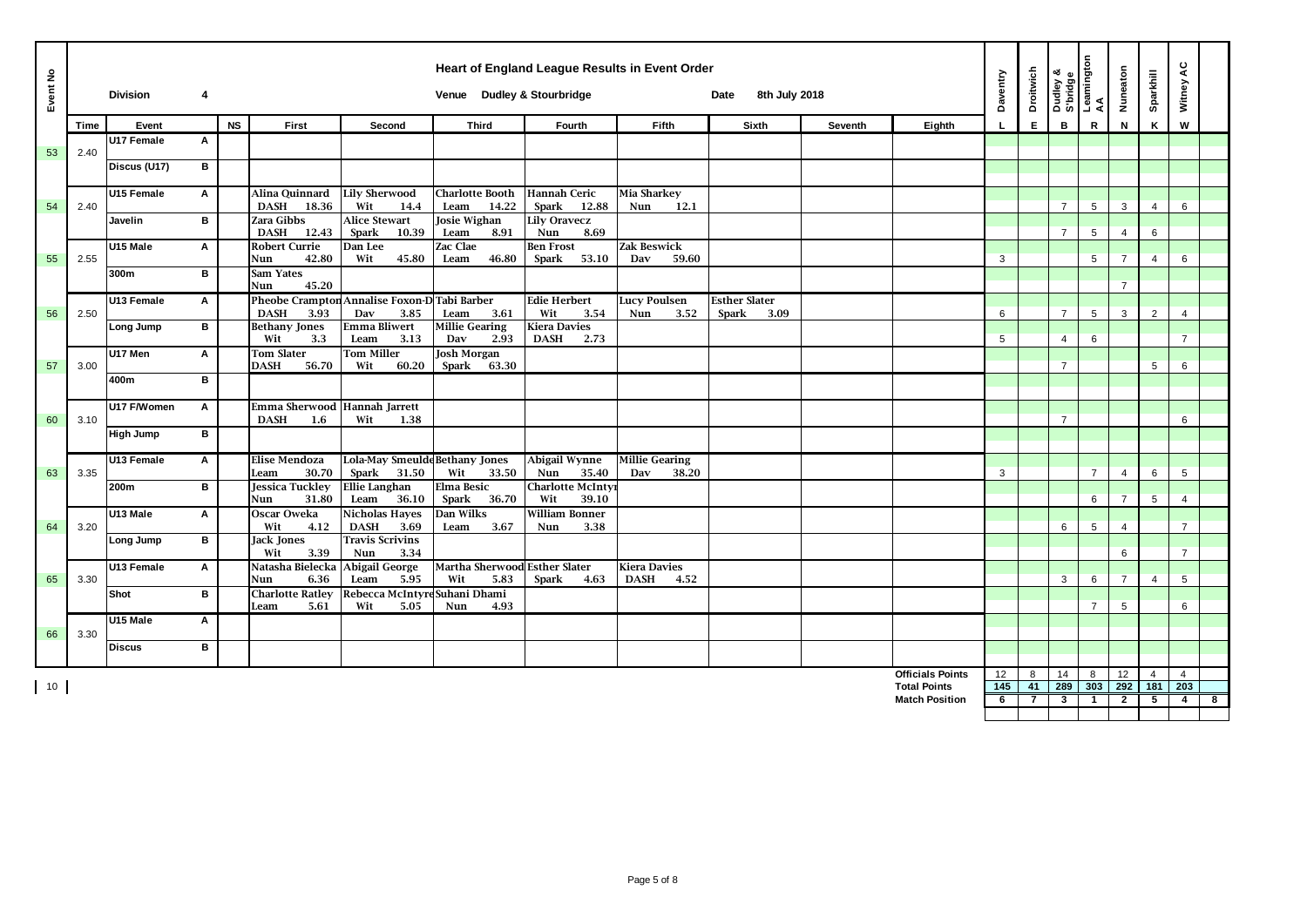| Event No |      | <b>Division</b> | $\overline{4}$ |                                             |                                                           | Venue Dudley & Stourbridge                       |                                            | Heart of England League Results in Event Order | 8th July 2018<br>Date |         |                         | Daventry       | Droitwich      |                | Dudley &<br>S'bridge<br>Leamington<br>AA | Nuneaton       | Sparkhill       | Witney AC      |   |
|----------|------|-----------------|----------------|---------------------------------------------|-----------------------------------------------------------|--------------------------------------------------|--------------------------------------------|------------------------------------------------|-----------------------|---------|-------------------------|----------------|----------------|----------------|------------------------------------------|----------------|-----------------|----------------|---|
|          | Time | Event           |                | <b>First</b>                                | Second                                                    | <b>Third</b>                                     | Fourth                                     | Fifth                                          | Sixth                 | Seventh | Eighth                  |                | E              | в              | $\mathbb{R}$                             | N              | Κ               | W              |   |
| 67       | 3.30 | U17 Men         | A              | <b>Josh Morgan</b><br><b>Spark</b><br>25.62 | <b>Tom Miller</b><br>Wit<br>20.54                         | <b>Harry Walters</b><br>DASH 16.05               |                                            |                                                |                       |         |                         |                |                | 5              |                                          |                | $\overline{7}$  | 6              |   |
|          |      | Javelin         | $\mathbf{B}$   | <b>Jamie Tranter</b><br><b>DASH</b><br>8.27 |                                                           |                                                  |                                            |                                                |                       |         |                         |                |                | $\overline{7}$ |                                          |                |                 |                |   |
|          |      | U15 Female      | Α              | Erin Lomax                                  |                                                           | Jessica Silverthor Savannah Maylor-Maisie Henman |                                            | <b>Mia Sharkey</b>                             | <b>Isobel Jones</b>   |         |                         |                |                |                |                                          |                |                 |                |   |
| 68       | 3.40 |                 |                | 28.1<br><b>DASH</b>                         | 29.5<br>Leam                                              | <b>Spark</b><br>30.1                             | Wit<br>30.2                                | Nun<br>31.1                                    | Droit<br>31.7         |         |                         |                | $\overline{2}$ | $\overline{7}$ | 6                                        | 3              | $5\overline{5}$ | 4              |   |
|          |      | 200m            | B              | Jessica Chander<br>29.6<br>Leam             | <b>Lily Oravecz</b><br>Nun<br>29.7                        | Ciara Lomax<br><b>DASH</b><br>30.2               | Lizzie McIntyre<br>Wit<br>33.6             |                                                |                       |         |                         |                |                | 5              | $\overline{7}$                           | 6              |                 | $\overline{4}$ |   |
| 69       | 3.45 | U17 F/Women     | Α              | <b>Emily Sanderson</b><br>26.40<br>Dav      | Heidi Tanyi<br>27.60<br>Nun                               | <b>Isobel Fisher</b><br><b>DASH</b><br>29.40     | Aaliyah Sundi (U2<br><b>Spark</b><br>29.80 |                                                |                       |         |                         | $\overline{7}$ |                | 5              |                                          | 6              | $\overline{4}$  |                |   |
|          |      | 200m            | B              | <b>Charlotte Smeulde</b><br>31.50<br>Spark  |                                                           |                                                  |                                            |                                                |                       |         |                         |                |                |                |                                          |                | $\overline{7}$  |                |   |
|          |      | U13 Male        | Α              | Oscar Oweka                                 | <b>James Selley</b>                                       | Ezra Simpsn                                      | <b>Joel Harrison</b>                       |                                                |                       |         |                         |                |                |                |                                          |                |                 |                |   |
| 70       | 3.50 |                 |                | 28.3<br>Wit                                 | 28.6<br>Leam                                              | <b>Spark</b><br>30.8                             | <b>DASH</b><br>30.9                        |                                                |                       |         |                         |                |                | 4              | 6                                        |                | 5               | $\overline{7}$ |   |
|          |      | 200m            | В              | 30.7<br>Leam                                | Hayden Twycross Freddie Fletcher<br><b>DASH</b><br>31.1   | <b>James Phillips</b><br>Spark<br>31.2           |                                            |                                                |                       |         |                         |                |                | 6              | $\overline{7}$                           |                | 5               |                |   |
|          |      | U15 Male        | A              | <b>Jack Compton</b>                         | <b>Gabriel Ball</b>                                       | <b>Harry Bull</b>                                | Oran Nolan                                 | <b>Josh Cooney</b>                             | <b>Felix Green</b>    |         |                         |                |                |                |                                          |                |                 |                |   |
| 71       | 3.55 |                 |                | 24.7<br><b>DASH</b>                         | 24.7<br>Leam                                              | <b>Spark</b><br>26.1                             | 26.9<br>Nun                                | 28.9<br>Dav                                    | Wit<br>29.10          |         |                         | 3              |                | $\overline{7}$ | 6                                        | $\overline{4}$ | 5               | $\overline{2}$ |   |
|          |      | 200m            | $\mathbf{B}$   | Sam Jephcote<br>27.2<br>Nun                 | <b>Praveer Phull</b><br>28.0<br>Spark                     |                                                  |                                            |                                                |                       |         |                         |                |                |                |                                          | $\overline{7}$ | 6               |                |   |
|          |      | U17 Men         | A              | Alfie Sanderson                             | <b>Harvey Brown</b>                                       | <b>Tom Slater</b>                                | Romaan Miah                                |                                                |                       |         |                         |                |                |                |                                          |                |                 |                |   |
| 72       | 4.00 |                 |                | Dav<br>24.4                                 | 24.5<br>Leam                                              | <b>DASH</b><br>25.1                              | <b>Spark</b><br>26.8                       |                                                |                       |         |                         | $\overline{7}$ |                | 5              | 6                                        |                | $\overline{4}$  |                |   |
|          |      | 200m            | B              | <b>Richard Yates</b><br>26.2<br>Leam        |                                                           |                                                  |                                            |                                                |                       |         |                         |                |                |                | $\overline{7}$                           |                |                 |                |   |
| 73       | 4.20 | U13 Male        | Α              | <b>Travis Scrivins</b><br>Nun<br>5.15.9     | <b>Luke Bailey</b><br>DASH 5.17.9                         | Dan Wilks<br>Leam<br>5.29.5                      |                                            |                                                |                       |         |                         |                |                | 6              | 5                                        | $\overline{7}$ |                 |                |   |
|          |      | 1500m           | В              | <b>Isaac Ball</b>                           | <b>Rhys Lees</b>                                          | <b>William Bonner</b>                            |                                            |                                                |                       |         |                         |                |                |                |                                          |                |                 |                |   |
|          |      |                 |                | 5.29.6<br>Leam                              | DASH 5.34.6                                               | Nun<br>5.40.3                                    |                                            |                                                |                       |         |                         |                |                | 6              | $\overline{7}$                           | 5              |                 |                |   |
| 74       | 4.10 | U17 Men         | $\mathsf{A}$   |                                             |                                                           |                                                  |                                            |                                                |                       |         |                         |                |                |                |                                          |                |                 |                |   |
|          |      | High Jump       | В              |                                             |                                                           |                                                  |                                            |                                                |                       |         |                         |                |                |                |                                          |                |                 |                |   |
|          |      | U17 F/Women     | Α              |                                             | Emma Sherwood Emily Sanderson Charlotte Smeuld Emma Jayne |                                                  |                                            | <b>Kirsty Tanner (SE</b>                       |                       |         |                         |                |                |                |                                          |                |                 |                |   |
| 75       | 4.00 |                 |                | <b>DASH</b><br>5.08                         | Dav<br>4.24                                               | Spark<br>3.79                                    | Nun<br>3.40                                | Wit<br>3.39                                    |                       |         |                         | 6              |                | $\overline{7}$ |                                          | $\overline{4}$ | $5\overline{5}$ | 3              |   |
|          |      | Long Jump       | B              | <b>Sian Tanner</b><br>Wit<br>2.89           | <b>Viv Kirland</b><br>2.36<br>Nun                         |                                                  |                                            |                                                |                       |         |                         |                |                |                |                                          | 6              |                 | $\overline{7}$ |   |
|          |      | U15 Male        | Α              | Sam Littell                                 | <b>Will Currie</b>                                        |                                                  |                                            |                                                |                       |         |                         |                |                |                |                                          |                |                 |                |   |
| 76       | 4.30 |                 |                | 5.02.3<br>Leam                              | 5.12.7<br>Nun                                             |                                                  |                                            |                                                |                       |         |                         |                |                |                | $\overline{7}$                           | 6              |                 |                |   |
|          |      | 1500m           | $\mathbf{B}$   |                                             |                                                           |                                                  |                                            |                                                |                       |         |                         |                |                |                |                                          |                |                 |                |   |
|          |      |                 |                |                                             |                                                           |                                                  |                                            |                                                |                       |         | <b>Officials Points</b> | 12             | 8              | 14             | 8                                        | 12             | $\overline{4}$  | $\overline{4}$ |   |
| 10       |      |                 |                |                                             |                                                           |                                                  |                                            |                                                |                       |         | <b>Total Points</b>     | 180            | 51             | 373            | 375                                      | 358            | 238             | 240            |   |
|          |      |                 |                |                                             |                                                           |                                                  |                                            |                                                |                       |         | <b>Match Position</b>   | 6              | $\mathbf{7}$   | $\mathbf{2}$   | -1                                       | 3              | 5               | $\overline{4}$ | 8 |
|          |      |                 |                |                                             |                                                           |                                                  |                                            |                                                |                       |         |                         |                |                |                |                                          |                |                 |                |   |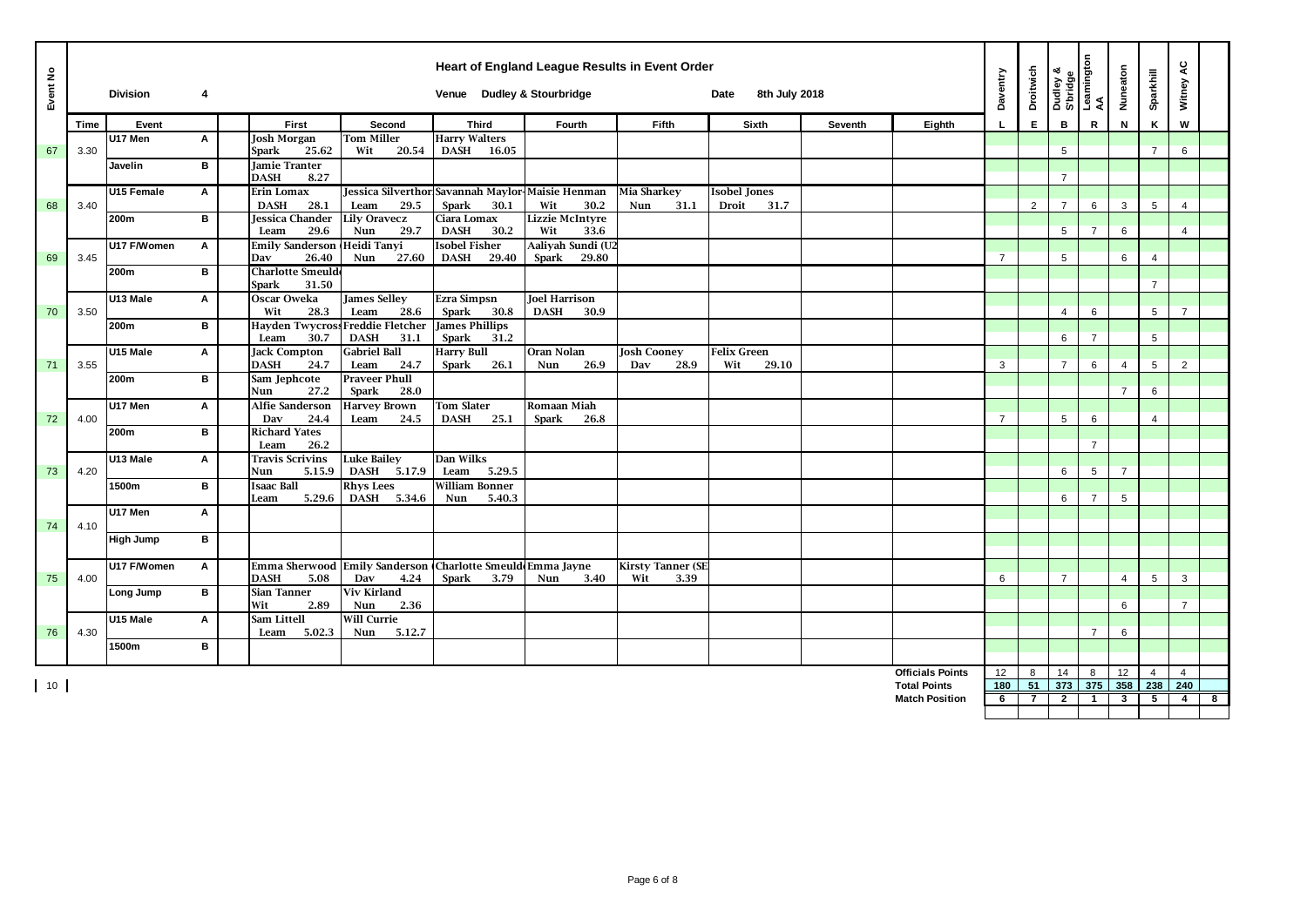| Event No |             | <b>Division</b> | 4                         |           |                                        |                                                   | Venue Dudley & Stourbridge                         | Heart of England League Results in Event Order |       | 8th July 2018<br>Date |         |                         | Daventry     | <b>Droitwich</b> | Dudley &<br>S'bridge<br>Leamington<br>AA |                 | Nuneaton       | Sparkhill      | Witney AC      |                         |
|----------|-------------|-----------------|---------------------------|-----------|----------------------------------------|---------------------------------------------------|----------------------------------------------------|------------------------------------------------|-------|-----------------------|---------|-------------------------|--------------|------------------|------------------------------------------|-----------------|----------------|----------------|----------------|-------------------------|
|          | <b>Time</b> | Event           |                           | <b>NS</b> | First                                  | Second                                            | <b>Third</b>                                       | Fourth                                         | Fifth | Sixth                 | Seventh | Eighth                  | $\mathbf{L}$ | E.               | B                                        | ${\mathbf R}$   | N              | K              | W              |                         |
| 77       | 4.20        | U15 Female      | Α                         |           | Zara Gibbs<br>10.09<br><b>DASH</b>     | <b>Imogen George</b><br>9.76<br>Leam              | <b>Jessica Day</b><br>7.82<br>Nun                  | Savannah Maylor-<br>Spark<br>6.31              |       |                       |         |                         |              |                  | $\overline{7}$                           | 6               | 5              | $\overline{4}$ |                |                         |
|          |             | Shot            | в                         |           | <b>Charlotte Booth</b><br>7.23<br>Leam | Zoe Hodson<br><b>DASH</b><br>6.85                 | Ella Smith<br>Nun<br>4.67                          |                                                |       |                       |         |                         |              |                  | 6                                        | $\overline{7}$  | 5              |                |                |                         |
| 78       | 4.20        | U13 Male        | A                         |           |                                        |                                                   |                                                    |                                                |       |                       |         |                         |              |                  |                                          |                 |                |                |                |                         |
|          |             | <b>Discus</b>   | B                         |           |                                        |                                                   |                                                    |                                                |       |                       |         |                         |              |                  |                                          |                 |                |                |                |                         |
| 79       | 4.20        | U13 Female      | Α                         |           | <b>Edie Herbert</b><br>Wit<br>17.35    | Natasha Bielecka Scarlett Littell<br>16.52<br>Nun | 13.25<br>Leam                                      | Lola-May Smeulde<br>Spark<br>8.75              |       |                       |         |                         |              |                  |                                          | $5\overline{5}$ | 6              | $\overline{4}$ | $\overline{7}$ |                         |
|          |             | Javelin         | B                         |           | Martha Sherwood Suhani Dhami           |                                                   | <b>Ellie Langhan</b>                               |                                                |       |                       |         |                         |              |                  |                                          | 5 <sup>5</sup>  |                |                |                |                         |
|          |             | U17 Men         | $\mathsf{A}$              |           | Wit<br>15.04<br><b>Harry Walters</b>   | Nun<br>6.37                                       | Leam<br>6.01                                       |                                                |       |                       |         |                         |              |                  |                                          |                 | 6              |                | $\overline{7}$ |                         |
| 80       | 4.40        | 1500m           | B                         |           | DASH 4.52.1                            |                                                   |                                                    |                                                |       |                       |         |                         |              |                  | $\overline{7}$                           |                 |                |                |                |                         |
|          |             | U13 Female      | $\mathbf{A}$              |           | <b>Leamington AA</b>                   | Nuneaton                                          | <b>Witney AC</b>                                   |                                                |       |                       |         |                         |              |                  |                                          |                 |                |                |                |                         |
| 82       | 4.55        | 4 x 100m        | B                         |           | 59.10<br>Leam                          | 61.30<br>Nun                                      | Wit<br>63.30                                       |                                                |       |                       |         |                         |              |                  |                                          | $\overline{7}$  | 6              |                | 5              |                         |
|          |             |                 |                           |           |                                        |                                                   |                                                    |                                                |       |                       |         |                         |              |                  |                                          |                 |                |                |                |                         |
| 83       | 5.00        | U15 Female      | $\mathsf{A}$              |           | Nuneaton<br>Nun<br>56.1                | <b>Leamington AA</b><br>57.2<br>Leam              | Dudley & S'bridge Witney AC<br><b>DASH</b><br>61.7 | 63.4<br>Wit                                    |       |                       |         |                         |              |                  | 5                                        | 6               | $\overline{7}$ |                | $\overline{4}$ |                         |
|          |             | 4 x 100m        | В                         |           |                                        |                                                   |                                                    |                                                |       |                       |         |                         |              |                  |                                          |                 |                |                |                |                         |
| 84       | 5.05        | U17 F/Women     | $\boldsymbol{\mathsf{A}}$ |           | <b>Witney AC</b><br>63.70<br>Wit       |                                                   |                                                    |                                                |       |                       |         |                         |              |                  |                                          |                 |                |                | $\overline{7}$ |                         |
|          |             | 4 x 100m        | В                         |           |                                        |                                                   |                                                    |                                                |       |                       |         |                         |              |                  |                                          |                 |                |                |                |                         |
| 85       | 5.10        | U13 Male        | A                         |           | <b>Leamington AA</b><br>58.7<br>Leam   | Dudley & S'bridge<br><b>DASH</b><br>60            |                                                    |                                                |       |                       |         |                         |              |                  | 6                                        | $\overline{7}$  |                |                |                |                         |
|          |             | 4 x 100m        | в                         |           |                                        |                                                   |                                                    |                                                |       |                       |         |                         |              |                  |                                          |                 |                |                |                |                         |
|          |             | U15 Male        | Α                         |           | Nuneaton<br>53.30                      |                                                   |                                                    |                                                |       |                       |         |                         |              |                  |                                          |                 | $\overline{7}$ |                |                |                         |
| 86       | 5.15        | 4 x 100m        | в                         |           | Nun                                    |                                                   |                                                    |                                                |       |                       |         |                         |              |                  |                                          |                 |                |                |                |                         |
|          |             | U17 Men         | Α                         |           | Dudley & S'bridge                      |                                                   |                                                    |                                                |       |                       |         |                         |              |                  |                                          |                 |                |                |                |                         |
| 87       | 5.20        | 4 x 100m        | в                         |           | <b>DASH</b><br>50.8                    |                                                   |                                                    |                                                |       |                       |         |                         |              |                  | $\overline{7}$                           |                 |                |                |                |                         |
|          |             |                 |                           |           |                                        |                                                   |                                                    |                                                |       |                       |         | <b>Officials Points</b> |              | 8                |                                          |                 |                | $\overline{4}$ | $\overline{4}$ |                         |
| 10       |             |                 |                           |           |                                        |                                                   |                                                    |                                                |       |                       |         | <b>Total Points</b>     | 12<br>192    | 59               | 14<br>425                                | 8<br>426        | 12<br>412      | 250            | 274            |                         |
|          |             |                 |                           |           |                                        |                                                   |                                                    |                                                |       |                       |         | <b>Match Position</b>   | 6            | $\overline{7}$   | $\overline{2}$                           | $\mathbf{1}$    | $\mathbf{3}$   | 5 <sub>5</sub> | 4              | $\overline{\mathbf{8}}$ |
|          |             |                 |                           |           |                                        |                                                   |                                                    |                                                |       |                       |         |                         |              |                  |                                          |                 |                |                |                |                         |